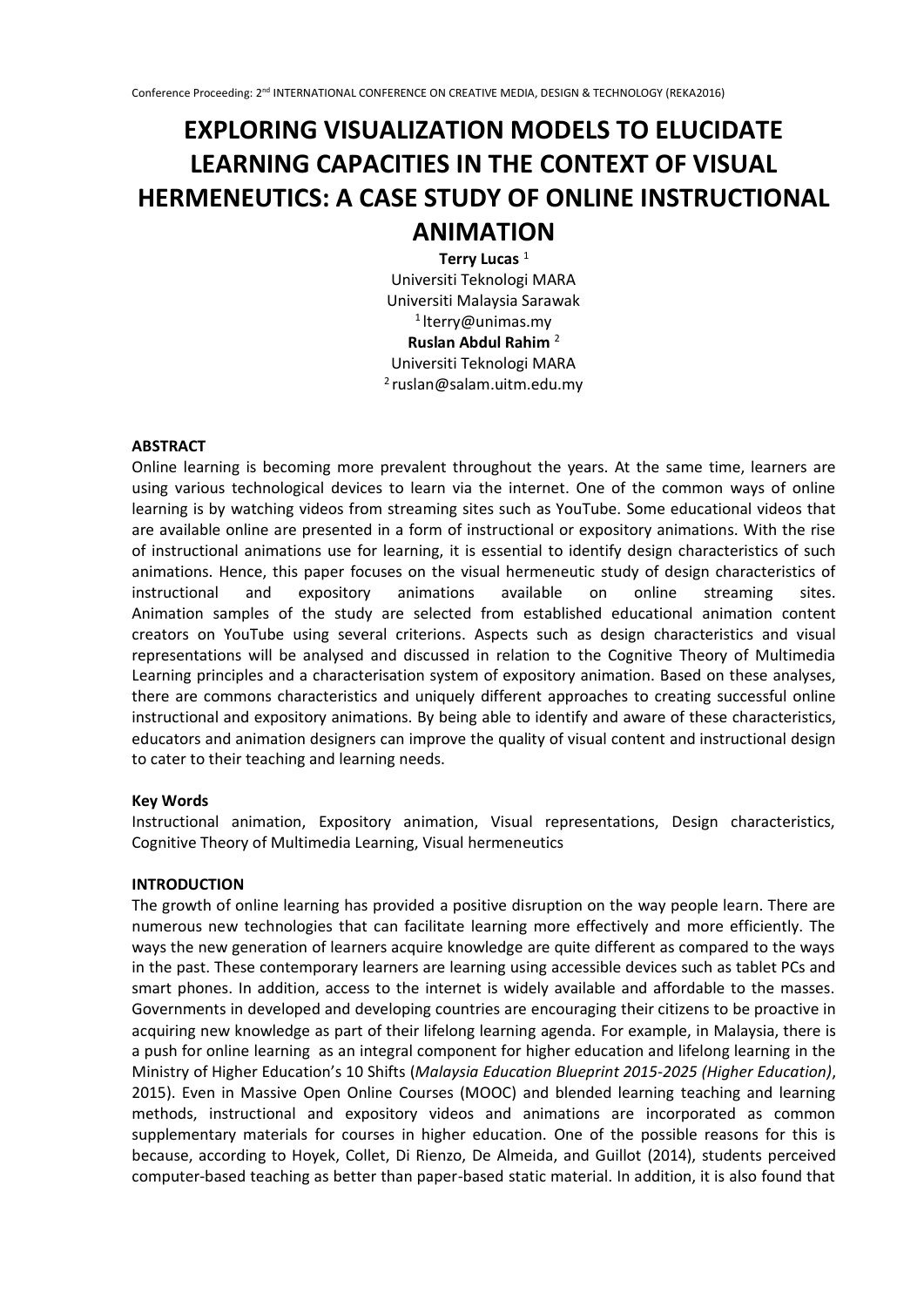the use online video on clinical skill for nurses showed encouraging student assessment results and satisfaction rating (Holland et al., 2013). The usage of online videos will increase as they are becoming more accessible. For example, a study reported that there was 71 percent of American users have watched online streaming videos (Moore, 2011). With the improving search and recommendation algorithm in YouTube, viewers are able to view a list of videos tailored to their current interests (Cramer, 2011). This search and recommendation technology would make finding relevant videos easier and faster for learners. Some educational videos available on online streaming sites such as YouTube come in a form of instructional or expository animations. These animations can be perceived appealing for learning by online learners. Some are creatively designed in various forms such as two-dimensional animation style, three-dimensional animation style and even a hybrid of both. In some cases, several animations are combined together with live-action videos. With a plethora of instructional and expository animations available in video steaming sites, these wellreceived instructional animations can be analysed to identify their common design characteristics. This paper focuses on the visual content analysis in identifying design characteristics and visual representations of relatively current online instructional animations on online streaming sites. For this study, the scope encompasses online instructional animations available to the public for free on YouTube. This paper will cover a brief literature review of studies focusing on using animation as an instructional medium and comparing two-dimensional style, three-dimensional style, and live-action visual representations. Next, the paper will describe selected samples and extraction method used for analysis. Finally, the paper will discuss findings from the analysis along with suggestions for future studies.

#### **LITERATURE REVIEWS**

#### **Animation for Instructional Purposes**

Animation can be appealing to a wider range of viewers and learners when it is designed appropriately. Likewise, presenting instructional and educational content via animation can be advantageous. With animation, information can be presented in aural and visual modalities. In addition, dynamic graphical information can be presented in sequence just as the user would see it on his or her computer screen at ease (van der Meij & van der Meij, 2014). Besides that, these videos can be incorporated as an illustration of conceptual knowledge and factual knowledge (Seidel, Blomberg, & Renkl, 2013). Potentially, students learning via instructional videos may experience significant increase in skills, test scores and grades (Kay, 2014). In addition, Hoyek et al. (2014) also supported the idea of learning via animation would be appealing to students and teachers. However, some researchers advised not to generalize that all animations are more effective than static images because the transient nature of animation and the amount of information to be processed may be overwhelming for learning (Ainsworth & Van Labeke, 2004; Hoyek et al., 2014; Tversky, Morrison, & Betrancourt, 2002). In addition, it is suggested that the illusion of comprehension may arise if learners were passive or not engaged in the activity of learning while viewing the animation (Hegarty, Kriz, & Cate, 2003; Hoyek et al., 2014; Lowe, 2003). Therefore, in order to have positive gains in learning by using animation, it is crucial that the design characteristics and visual representations are considered properly.

#### **Comparing Visual Representations: 2D, 3D and Real Imagery**

The question of whether to produce in two-dimensional animation style, three-dimensional animation style or live-action may come across in the animation designer's mind. There are several studies that have compared different types of visualizations such as two-dimensional representation, three-dimensional representation and real (actual) presentation. Some of these studies are taken from the fields of education (Croft, Rasiah, Cooper, & Nesbitt, 2014; Smith, McLaughlin, & Brown, 2012). Firstly, Smith et al. (2012) explored computer animation vignettes as a replacement for liveaction video scenario of classroom behaviour situation used as an instructional resource in teacher education courses in classroom management strategies. This study aimed to determine if the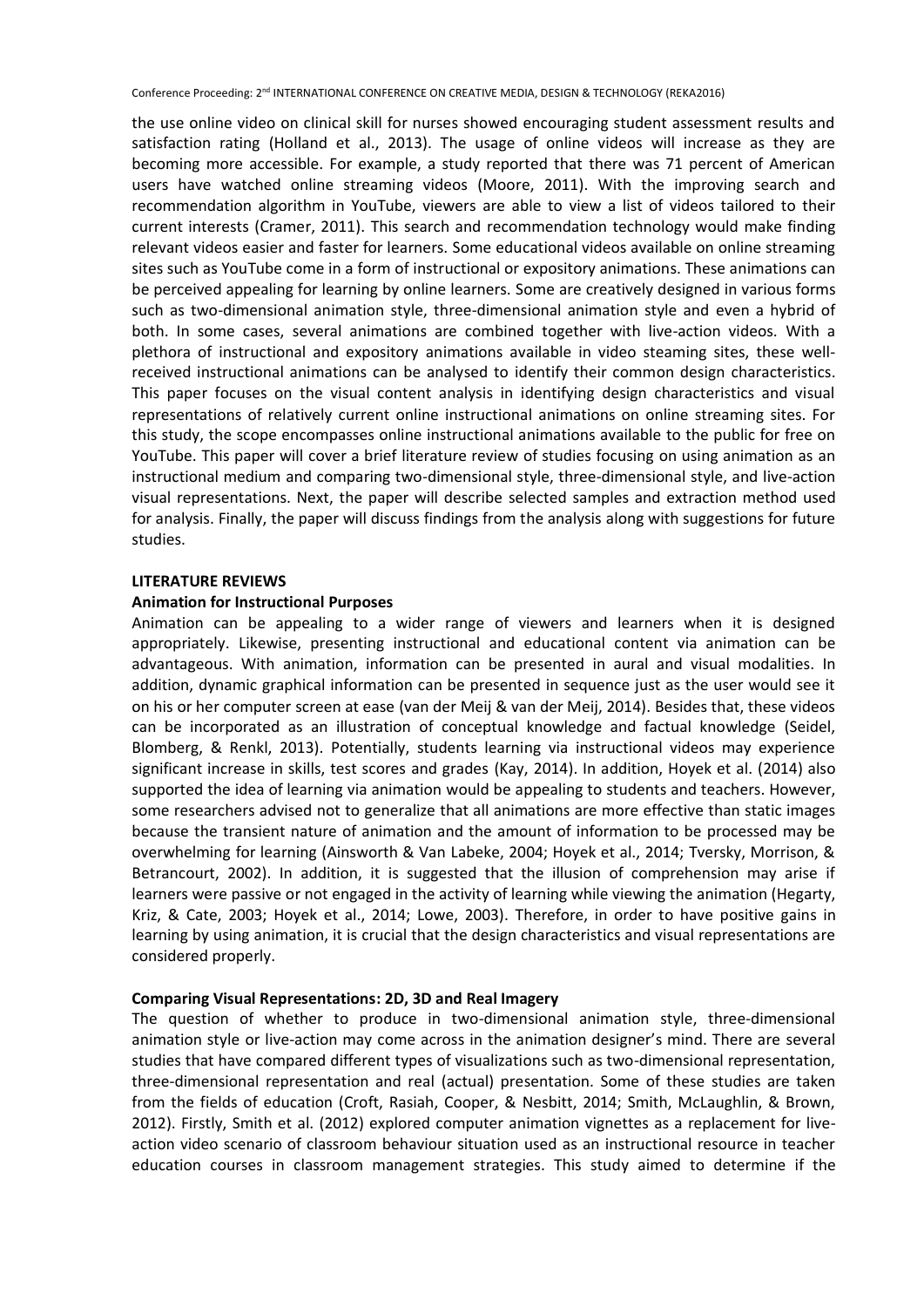embedded behavioural information perceived in live-action video version of classroom management situations was the same as a three-dimensional animation version of the same content. Based on the study, the animation that was created to simulate the video vignettes was just as effective in communicating important elements within the designated context of study. However, the researchers were cautious at claiming that animation is more effective than video. Another recent example comes from a study by Croft et al. (2014). In this study, the researchers compared the use of animation and video for teaching communication skills to pharmacy students. Both animated and live-action videos were compared in a usability trial. Students from both the animation and video groups provided positive feedback on their training session. However, when given the chance to view both formats, both groups preferred the video presentation as opposed to the animation presentation. The researchers suggested that the design or style factor might have influenced the outcome. Thus, it is imperative to note that, as limitations of their study, the researchers were not confident that the animation produced managed to capture the key differentiating design factors that might be seen with a purposely made animation (Croft et al., 2014). All in all, when it comes to deciding which type of visual styles to use for the instructional or expository animation, there is yet a conclusive answer. Nevertheless, this allows for more opportunities to look into this matter even further. For instance, an explorative visual hermeneutics study on design characteristics and visual representations of well-received instructional or expository animations can be conducted.

### **OBJECTIVE**

Based on a meta-analysis study, it was discovered that many studies on instructional animation tend to pay little attention to the design attributes of the animations used in their investigation (Ploetzner & Lowe, 2012). This is imperative because the design of instructional animation ought to support information processing (Brucker, Scheiter, & Gerjets, 2014). The main objective of this paper is to identify common and unique design characteristics and visual representations of instructional and expository animation on YouTube. By being mindful these characteristics, animation designers, educational animation content developers, and educators can be more cognizant in producing animation for learning more satisfying, productive, and meaningful. The scope of this study only covers instructional and expository type of animations available on YouTube. The benefit of referring these videos from YouTube is that they are freely accessible to the public. In this paper, twodimensional animation style is defined as a form of computer generated animation that lacks the elements of depth of space and form. Meanwhile, three-dimensional animation style is defined as computer generated animation that contains the element of dimensions such as depth of space and form. It is important to note that this three-dimensional term used in this research indicates the depiction of objects in three-dimensional Cartesian space and does not indicate the use of stereo graphic techniques (Smith et al., 2012). Besides that, hybrid animation is defined as a possible combination of two-dimensional animation style, three-dimensional animation style, live-action or even other animation styles such as the stop motion.

#### **METHODOLOGY**

The selection process of instructional and expository animation samples for analysis was based on several criterions: (1) the selected samples were produced by established digital content creators in YouTube educational-themed channels; (2) these channels currently have considerably high number of YouTube subscribers; and (3) these YouTube channels have produced many educational videos in various forms of animations such as two-dimensional animation style, three-dimensional animation style or a combination of both and/or live-action video; (4) the selected animation has high viewership and 'likes' count; (5) the animation possesses Creative Commons license; and (6) the production of the animation was self-funded or externally supported by crowd funding or established television content publishers. In addition, the sample of educational animation that was selected to represent each channel was the most popular animation in its own channel, which was ranked by YouTube's sorting algorithm. These criterions were proposed in order to select samples that were of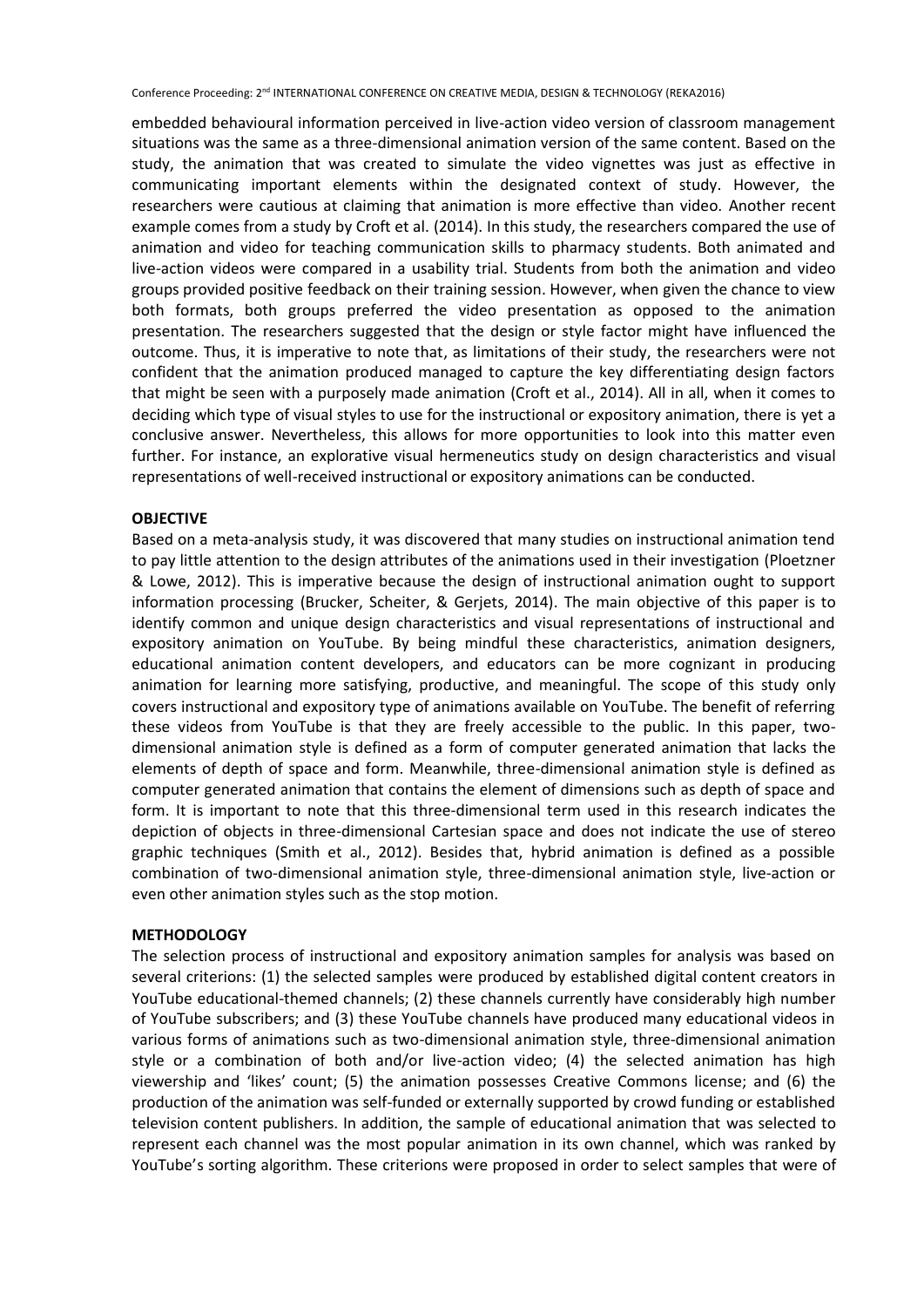satisfactory quality (the number of likes and viewership) from the viewers' point of view; were maintaining a consistent production standard; and were highly ranked based on YouTube ranking algorithm. Thus, below were ten selected educational animations (instructional or expository) from ten different YouTube digital content creators' channels for the analysis of this study (links to these samples can be obtained at the reference section of this paper):

# 1. Ted-Ed (Code: TED)

TED-Ed is an extension of TED Talk that publishes curated educational videos in a form of animation. As seen in the TED-Ed (TED-Ed, 2014) sample, the production teams of TED-Ed educational animations are usually a collaboration of educators and animators. Curious learners are exposed to a wide variety of educational animation in a myriad of entertaining animation styles.

|                           | Table 1: Details of TED Ea allingatori sample (TED Ea) 2011). |
|---------------------------|---------------------------------------------------------------|
| Channel:                  | TED-Ed                                                        |
| <b>Total Subscribers:</b> | 1,911,648                                                     |
| Video Title:              | How playing an instrument benefits your brain - Anita Collins |
| <b>Publication Date:</b>  | July 22, 2014                                                 |
| Total Views:              | 4,177,400                                                     |
| Total Likes:              | 28.676                                                        |
| Total Dislikes:           | 309                                                           |
| Date Accessed:            | January 15, 2016                                              |

## Table 1: Details of TED-Ed animation sample (TED-Ed, 2014).

# 2. BrainCraft (Code: BC)

Supported by PBS Digital Studios and hosted by Vanessa Hill, BrainCraft routinely produces unique and simple stop motion style educational animations. Cut-out animation is a common design style in many of its stop motion animations. A majority of topics explored by BrainCraft are about psychology and neuroscience. This channel also produces experimental stop motion videos combined with liveaction videos by using the green screen technology. Occasionally, the show also invites some guest hosts to provide additional discourse and viewpoint on topics discussed.

| Channel:                  | <b>BrainCraft</b>                         |
|---------------------------|-------------------------------------------|
| <b>Total Subscribers:</b> | 199,728                                   |
| Video Title:              | Amazing Effects of Sleep (And Lack of It) |
| <b>Publication Date:</b>  | May 2, 2014                               |
| <b>Total Views:</b>       | 735,449                                   |
| Total Likes:              | 3,153                                     |
| <b>Total Dislikes:</b>    | 285                                       |
| Date Accessed:            | January 15, 2016                          |

Table 2: Details of BrainCraft animation sample (BrainCraft, 2014).

# 3. Kurz Gesagt – In a Nutshell (Code: KG)

Kurz Gesagt is an animation studio that designs and produces animations that explore the fields of education, science, and commerce. Founded by Philipp Dettmer and Stephan Rether in 2013, the studio produces distinctive and consistent style of animations that are minimalistic and cleverly utilized background music. Interestingly, their main character mascots are animated two-dimensional ducks.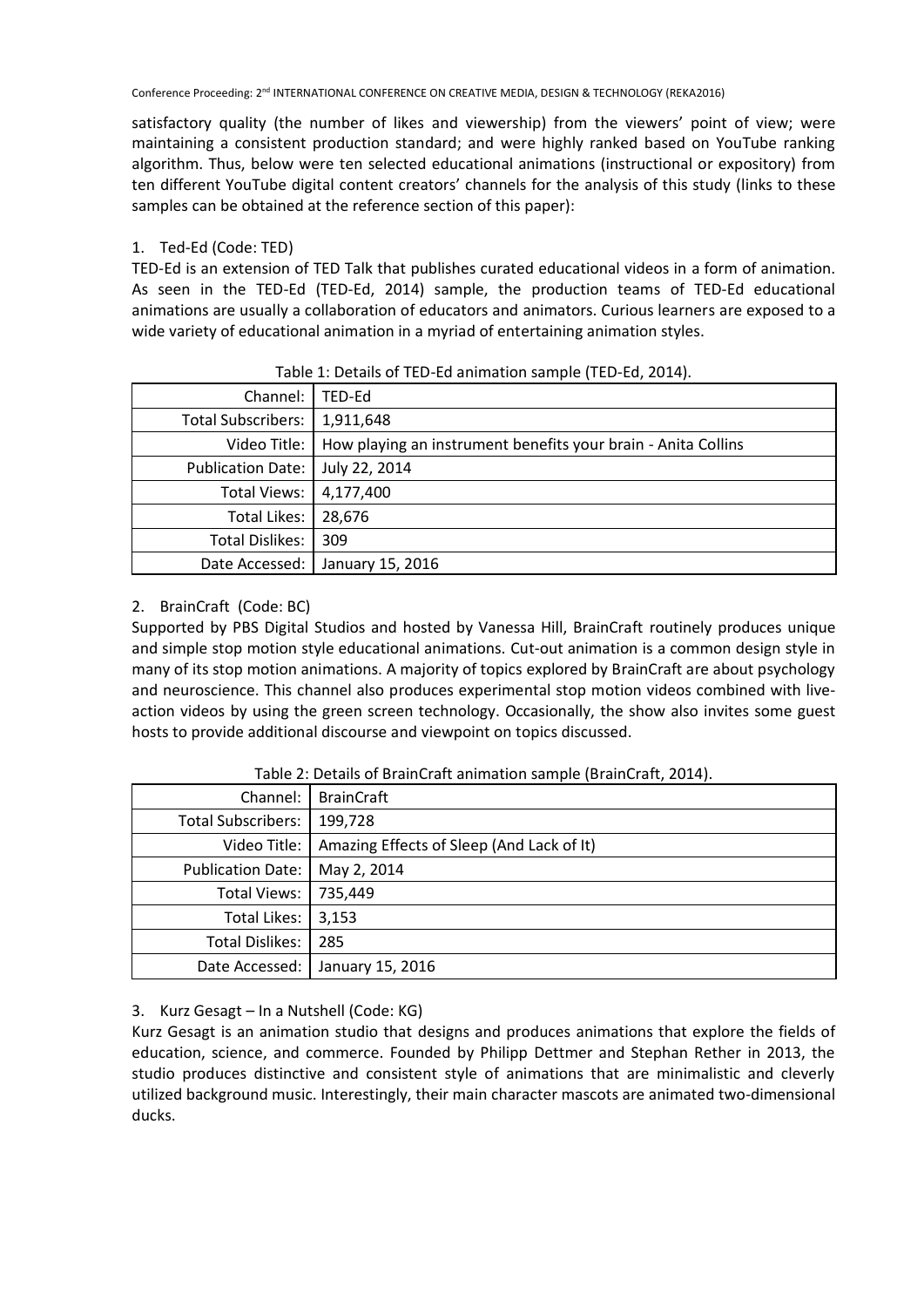| Channel:                  | Kurz Gesagt - In a Nutshell                     |
|---------------------------|-------------------------------------------------|
| <b>Total Subscribers:</b> | 1,721,967                                       |
| Video Title:              | The European Refugee Crisis and Syria Explained |
| <b>Publication Date:</b>  | September 17, 2015                              |
| Total Views:              | 8,568,908                                       |
| Total Likes:              | 117,088                                         |
| Total Dislikes:           | 30,884                                          |
| Date Accessed:            | January 15, 2016                                |

Table 3: Details of Kurz Gesagt animation sample (Kurzgesagt – In a Nutshell, 2015).

## 4. Extra Credits (Code: EC)

Extra Credits specializes in educating learners who are passionate to work in the gaming industry and who are gaming enthusiasts. Most animated videos produced by Extra Credits explore gaming related topics ranging from gamification, game character design to social issues in games. Similar to BrainCraft, their two-dimensional-style animated sequence of their characters are quite limited but still entertaining and informative.

Table 4: Details of Extra Credits animation sample (Extra Credits, 2015).

| Channel:                  | <b>Extra Credits</b>                                              |
|---------------------------|-------------------------------------------------------------------|
| <b>Total Subscribers:</b> | 637,763                                                           |
| Video Title:              | Propaganda Games: Sesame Credit - The True Danger of Gamification |
| <b>Publication Date:</b>  | December 16, 2015                                                 |
| <b>Total Views:</b>       | 922,053                                                           |
| Total Likes:              | 26,522                                                            |
| Total Dislikes:           | 611                                                               |
| Date Accessed:            | January 15, 2016                                                  |

# 5. CrashCourse (Code: CC)

CrashCourse produces a broad spectrum of topics ranging from Anatomy to World History. The organisation aims to provide educational videos (combining two-dimensional animation style and live-action video) to the public for free. To sustain itself, CrashCourse is currently partly supported through a crowd funding entity.

| Table 5: Details of crashedarse animation sample (crashedarse, 2012). |                                                           |  |  |  |  |
|-----------------------------------------------------------------------|-----------------------------------------------------------|--|--|--|--|
| Channel:                                                              | CrashCourse                                               |  |  |  |  |
| <b>Total Subscribers:</b>                                             | 3,812,568                                                 |  |  |  |  |
| Video Title:                                                          | The Agricultural Revolution: CrashCourse World History #1 |  |  |  |  |
| <b>Publication Date:</b>                                              | January 26, 2012                                          |  |  |  |  |
| <b>Total Views:</b>                                                   | 4,624,912                                                 |  |  |  |  |
| <b>Total Likes:</b>                                                   | 52,257                                                    |  |  |  |  |
| <b>Total Dislikes:</b>                                                | 845                                                       |  |  |  |  |
| Date Accessed:                                                        | January 15, 2016                                          |  |  |  |  |

Table 5: Details of CrashCourse animation sample (CrashCourse, 2012).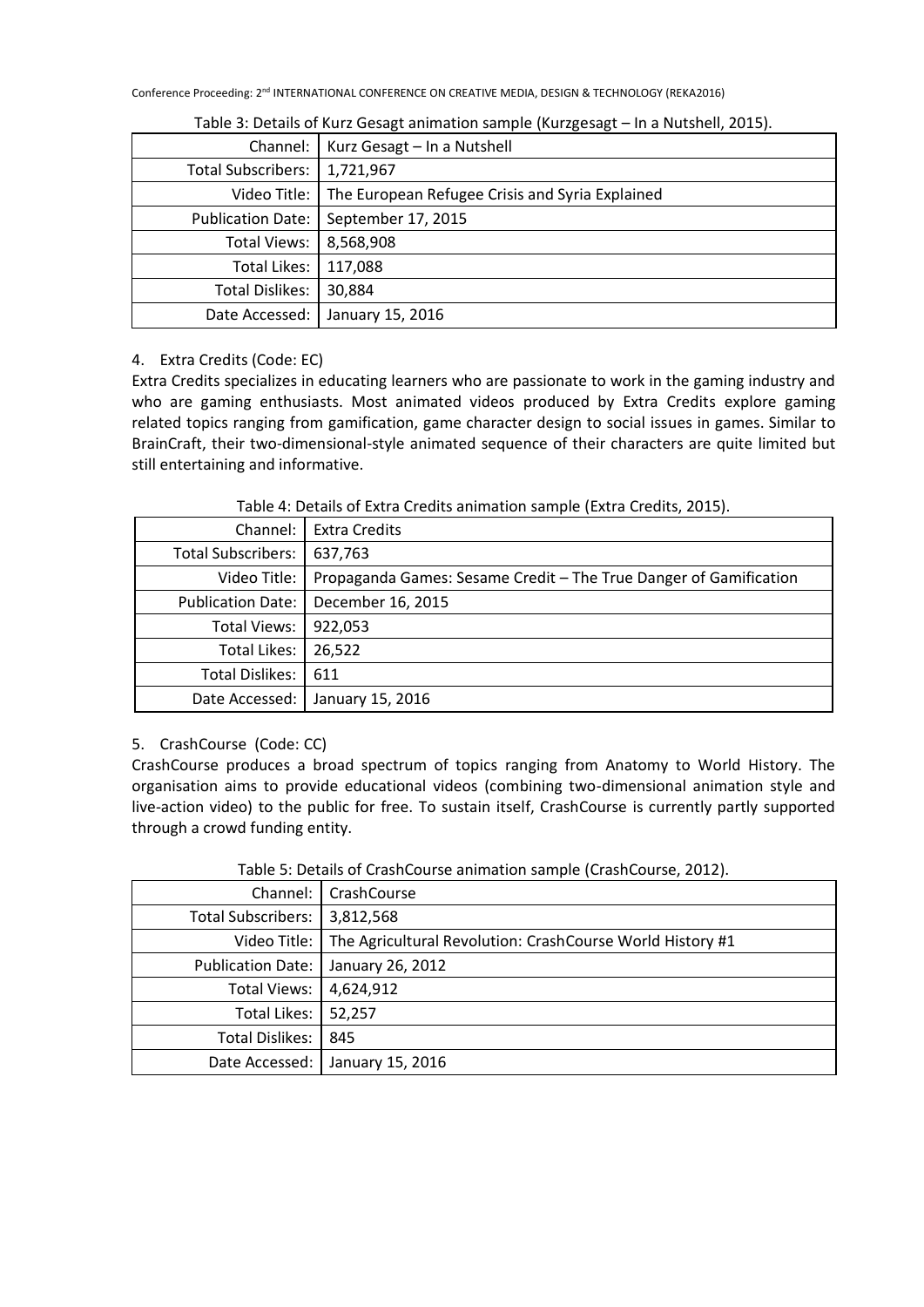## 6. Life Noggin (Code: LN)

Life Noggin publishes weekly educational animated shorts that cover the fields of science, pop culture, history, and arts. Life Noggin consistently produces new animated content on Mondays and Thursdays. The main character of the educational animation is called Blocko, a simple and plain white coloured two-dimensional character. This channel is a production of Discovery Digital Networks. The channel co-creator, Ian Dockie, along with Patrick Graziosi, wanted to create *"a series that would be the cleanest and simplest way to explain something, the short simple answer to the questions you've always wanted an answer to"* (Brouwer, 2014).

| Channel:                  | ັ<br>ັ<br>Life Noggin                |
|---------------------------|--------------------------------------|
| <b>Total Subscribers:</b> | 170,836                              |
| Video Title:              | What If The Earth Were Twice As Big? |
| <b>Publication Date:</b>  | November 9, 2015                     |
| <b>Total Views:</b>       | 365,605                              |
| Total Likes:              | 7,707                                |
| <b>Total Dislikes:</b>    | 205                                  |
| Date Accessed:            | January 15, 2016                     |

## Table 6: Details of Life Noggin animation sample (Life Noggin, 2015).

## 7. Fig.1 by University of California (Code: F1)

In a partnership between University of California and TestTube, a channel called Fig.1 focuses on the latest research findings and shares them in a form of hybrid styled animation shorts. A combination of live-action recordings and interesting animations is used to present their topics, which ranges from health to history to environmental issues. On average, new videos are published monthly. This irregularity may be due to its particular focus on publishing studies from academics of University of California only.

|                           | Channel:   Fig.1 by University of California |
|---------------------------|----------------------------------------------|
| <b>Total Subscribers:</b> | 15,874                                       |
|                           | Video Title:   We Are Built To Be Kind       |
| <b>Publication Date:</b>  | December 2, 2014                             |
| <b>Total Views:</b>       | 184,437                                      |
| Total Likes:              | 2,321                                        |
| Total Dislikes:           | 35                                           |
| Date Accessed:            | January 15, 2016                             |

Table 7: Details of Fig.1 sample (Fig. 1 by University of California, 2014).

## 8. The School of Life (Code: SL)

The School of Life produces animated non-scientific related content regarding human life. Although most topics are more not as scientific as other mentioned channels, the questions that are asked by The School of Life are, nonetheless, intriguing. The channel covers topics about the humanity side of life that are crucially relevant in the current societal context such as relationships, arts, literature, work-life balance, philosophy, economics and more. The channel incorporates a variety of animation styles in presenting its content ranging from stop motion animated Lego characters to cut-out animation styles to two-dimensional motion graphics. All in all, the channel aims to help their viewers to understand themselves and their interactions with the world they live in.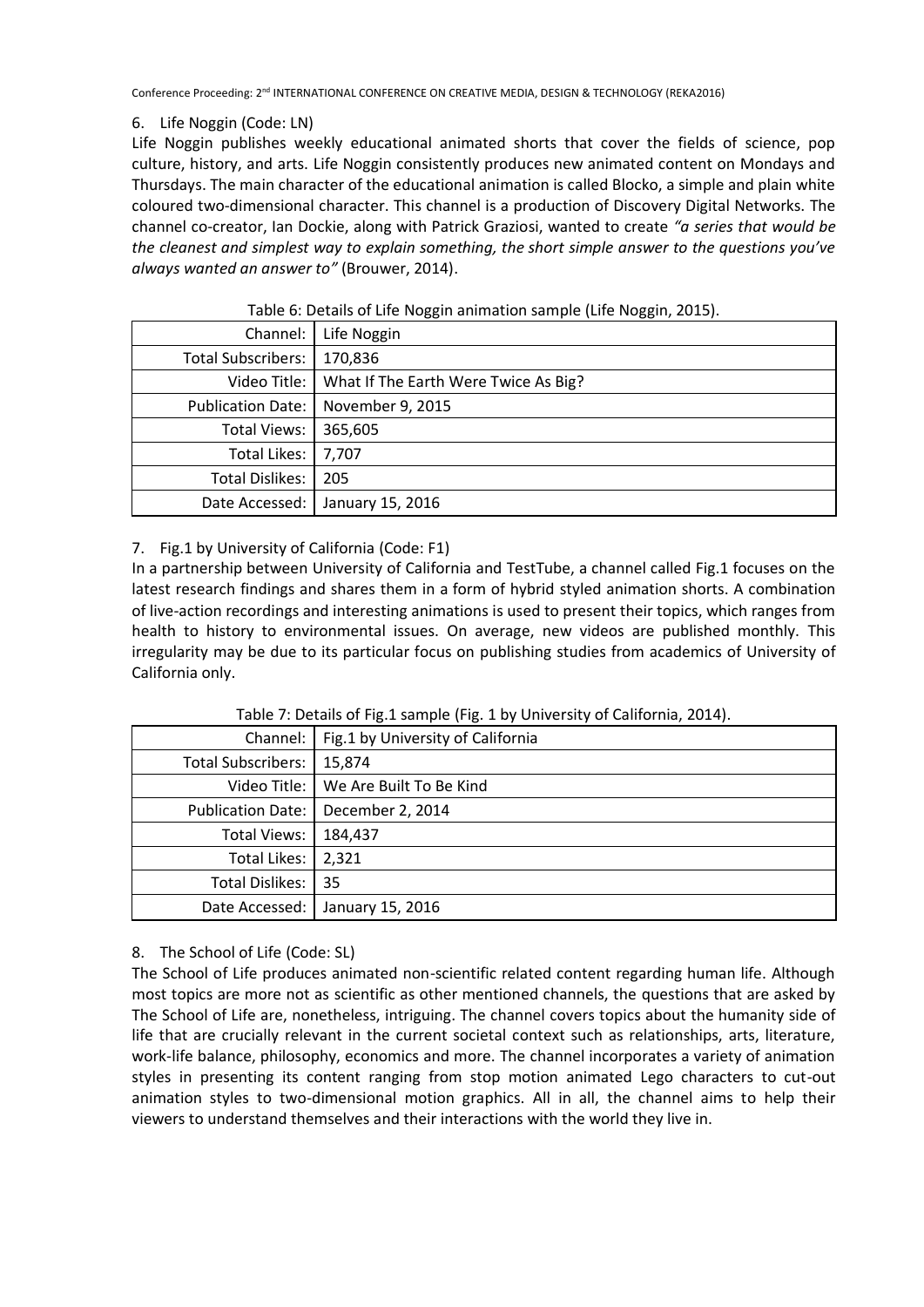| Channel:                  | The School of Life                          |
|---------------------------|---------------------------------------------|
| <b>Total Subscribers:</b> | 656,999                                     |
| Video Title:              | Why Some Countries Are Poor and Others Rich |
| <b>Publication Date:</b>  | November 24, 2014                           |
| Total Views:              | 982,535                                     |
| Total Likes:              | Undisclosed                                 |
| <b>Total Dislikes:</b>    | Undisclosed                                 |
| Date Accessed:            | January 15, 2016                            |

Table 8: Details of The School of Life animation sample (The School of Life, 2014).

## 9. WatchWellCast (Code: WC)

Seemed to be inactive, WatchWellCast or WellCast explored issues of physical, mental and emotional paths to wellness in a form of educational animation. The animations were done in simple and sufficient sketches that can be drawn quickly. This method allowed them to produce more regular and consistent publications weekly. Not only that, the channel provided expository animation on selected topics, it also provided some exercises, similar to journaling, for viewers to apply the information that have been provided to them. The show's narrator, Caitlin, provided an amicable big sister-like tone while guiding viewers in the exercises. She always greeted the viewers as "WellCasters".

Table 9: Details of WatchWellCast animation sample (Watchwellcast, 2013).

| Channel:                  | WatchWellCast          |
|---------------------------|------------------------|
| <b>Total Subscribers:</b> | 548,038                |
| Video Title:              | All About Boys Puberty |
| <b>Publication Date:</b>  | April 11, 2013         |
| <b>Total Views:</b>       | 3,313,032              |
| <b>Total Likes:</b>       | 10,983                 |
| <b>Total Dislikes:</b>    | 1,317                  |
| Date Accessed:            | January 15, 2016       |

## 10. 8-Bit Philosophy (Code: 8B)

Under the umbrella of the Wisecrack's channel, 8-bit Philosophy focuses its animation content on the philosophical and humanistic questions. Some of these thought provoking examples are 'What is Real?', 'What Is a Woman?', 'Is Capitalism Bad for You?', 'Does Rationality Give Life Meaning?', and others.

Table 10: Details of 8-Bit Philosophy animation sample (Wisecrack, 2014).

| Channel:                 | Wisecrack (8-Bit Philosophy)                 |
|--------------------------|----------------------------------------------|
| Total Subscribers:       | 717,028                                      |
| Video Title:             | What is Real? (Plato's Allegory of the Cave) |
| <b>Publication Date:</b> | April 27, 2014                               |
| <b>Total Views:</b>      | 939,582                                      |
| <b>Total Likes:</b>      | 16,950                                       |
| <b>Total Dislikes:</b>   | 370                                          |
| Date Accessed:           | January 15, 2016                             |

Moreover, it delivers its content in a form of retro-gaming style from the 1980s and 1990s. In addition, 8-Bit Philosophy also portrays some well-known video game characters such as Mario, Link,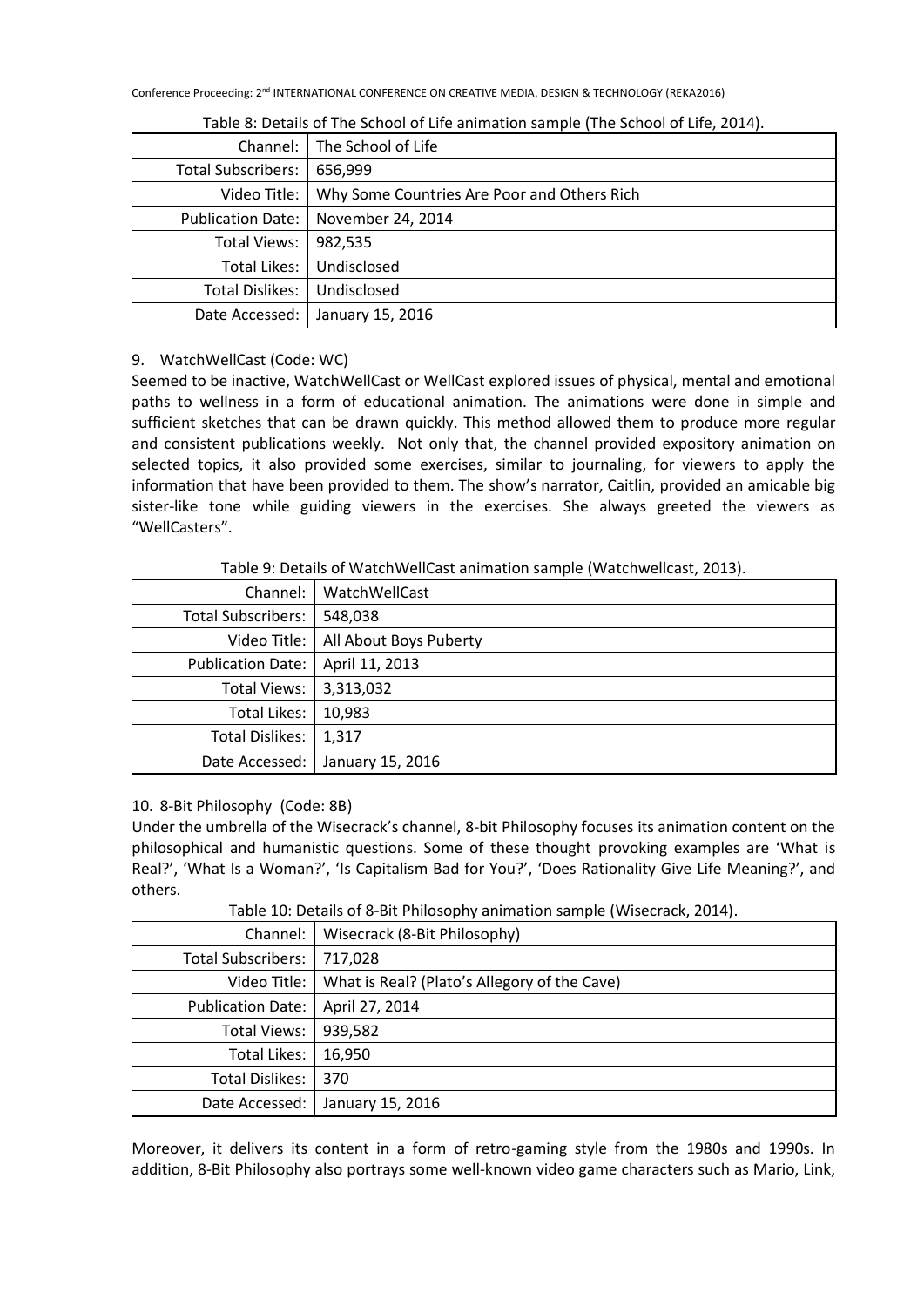Megaman, and more. Though, these characters are usually incorporated as minor roles and even as props in the animation. Nevertheless, they are able to pique viewers' interests while they are watching the animations. Even the narration simulates the tone of an aristocratic or learned speaker.

## **Extraction Method**

These selected instructional and expository animations were analysed in reference to Cognitive Theory of Multimedia Learning (Mayer, 2009) and a characterisation system of expository animation (Ploetzner & Lowe, 2012). Because the goal of instructional animation is for the learning, it is reasonable to use established related learning theory to analyse the common characteristics of wellreceived instructional animations. This section will describe briefly about the principles and the characterisation system used for the visual content analysis of this study.

### **Cognitive Theory of Multimedia Learning**

Cognitive Theory of Multimedia Learning (CTML) is an evidence-based multimedia learning principles in which Mayer (2009) based his theory on three assumptions: (1) learners have auditory and visual channels that are independent of each other; (2) these channels have limited capacity; and (3) the process of actively selecting, organizing, and integrating incoming auditory and visual information can garner meaningful learning. Using multimedia for learning can benefit learners with low-prior knowledge of a topic to be learned. Also, it can be suitable to be used to teach complex materials in a faster pace to learners. The theory is comprised of three main categories. They are: (1) managing essential processing (pre-training principles, segmenting and modality principle); (2) minimizing extraneous processing (coherence principle, redundancy principle, signalling principle, temporal contiguity principle, and spatial contiguity principle); and (3) facilitating generative processing (multimedia principle, personalization principle, voice principle and image principle) (Mayer, 2009). Below are the definitions of CTML principles:

- 1. Coherence Principle: People learn better when extraneous words, pictures, and sounds are excluded rather than included.
- 2. Signalling Principle: People learn better when cues that highlight the organization of the essential material are added.
- 3. Redundancy Principle: People learn better from graphics and narration than from graphics, narration, and on-screen text.
- 4. Spatial Contiguity Principle: People learn better when corresponding words and pictures are presented near rather than far from each other on the page or screen.
- 5. Temporal Contiguity Principle: People learn better when corresponding words and pictures are presented simultaneously rather than successively.
- 6. Modality Principle: People can comprehend better from animation with narration than from animation with on-screen text.
- 7. Multimedia Principle: People learn better from words and pictures than from word alone.
- 8. Personalization Principles: People learn better from multimedia lessons when words are in conversational style rather formal style.
- 9. Voice Principle: People learn better when the narration in multimedia lessons is spoken in a friendly human voice rather than a machine voice.
- 10. Image Principle: People do not necessarily learn better from a multimedia lesson when the speaker's image is added to the screen.

For this study, CTML is used as one of the possible tools to for video analysis as it is based on cognitive load empirical studies. It is advisable to use appropriate educational design based on research of optimal cognitive loads when investigating video-based study (Arguel & Jamet, 2009). Apart from referring to the CTML, this study also incorporated the systematic characterisation system of expository animation to explore design characteristics and visual representations of instructional animation samples further.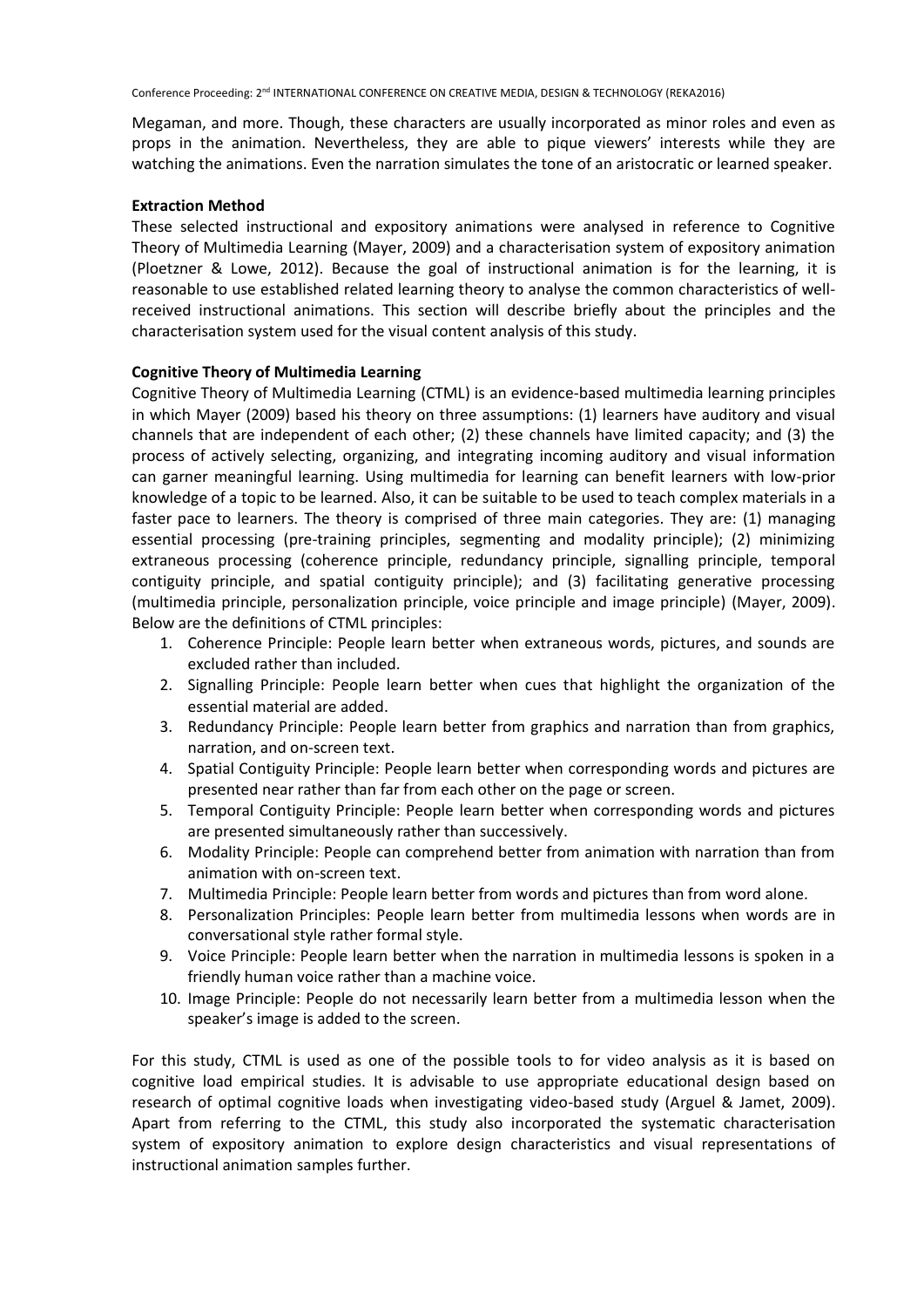## **Systematic Characterisation of Expository Animation**

The number of studies focusing on animation to foster learning is increasing in popularity. In a metaanalysis study, Ploetzner and Lowe (2012) proposed a systematic characterisation of expository animations that can be used as a tool in conducting animation research for educational purposes. Their scope of analysis was on animation for instructional purposes. The researchers defined expository animation as "*an explicit explanation of entities, structures, and processes involved in the subject matter to be learned*" (Ploetzner & Lowe, 2012, p. 782). From the study, they analysed and characterized attributes of expository animations into four dimensions: (1) presentation, (2) user control, (3) scaffolding, and (4) configuration. They stated that the 'user control', 'scaffolding' and 'configuration' dimensions are geared towards external supplements to animations. In relation to this study, the authors focused on the presentation dimension as the attribute is comprised of inherent characteristics of the animations and how it presents the subject matter to the learner. Below is a list of selected sub-dimensions that comprises of the presentation dimension:-

- 1. Representations employed.
	- a. Visual representation: iconic, analytic pictures, formal notations**,** and written text.
	- b. Auditory representation: sound (non-verbal information), speech (verbalization of an animated subject), and narration (verbalization to describe or explain the animated subject).
- 2. Abstraction: Animations can utilize iconic presentations (realistic pictures and schematic pictures) or abstract representations (analytic pictures and formal notations).
- 3. Explanatory focus: Animation explains the behaviour, structure or function of the subject matter.
- 4. Viewer perspective: Animation may offer single or multiple perspectives.
- 5. Duration: The length of time of a complete animation.

The following section of this paper will discuss the analysis done based on CTML and the systematic characterisations of expository animation. The analysis is presented in three different tables which include the previously mentioned methods with the addition of the visualization type comparison.

## **RESULTS & DISCUSSION**

The aim of the study is to analyse design characteristics of popular instructional and expository animations found on online video streaming sites such as YouTube. By incorporating the CTML and characterisation system of expository animation as the basis of analysis, several common design characteristics and visualization techniques were found. By referring to Table 11, nine out of ten samples analysed used two-dimensional style animation as their form of visualization. Based on this, many had opted for two-dimensional style option as educational content. None of the animation had incorporated three-dimensional animation style. Only animation samples from CrashCourse, Fig.1 and The School of Life portrayed more than two visualization types (two-dimensional animation and live-action video). These samples presented speakers (real human) who were experts in their field to present their information. Besides that, the BrainCraft sample visualized itself in stop motion style using cut-out animation. These findings also raised up a question on the suitability of visual representation of animated characters within in the instructional and expository animation. Perhaps that creating two-dimensional animation style is less resource-intensive to produce. Also, perhaps that the content does not necessitate three-dimensional presentation styles. Moreover, the perceptual effects of the animated character render styles may or may not appeal to the viewers. In previous perceptual studies, characters rendered in cartoon or stylized renders are considered highly appealing (McDonnell, Breidt, & Bülthoff, 2012; McDonnell, 2012). In addition, McDonnell (2012) stated that viewers might more likely to be more forgiving if there were motion artefacts in character motion rendered in cartoon style as compared to highly realistic appearance. Thus, animation designers could 'get away with' limited animation.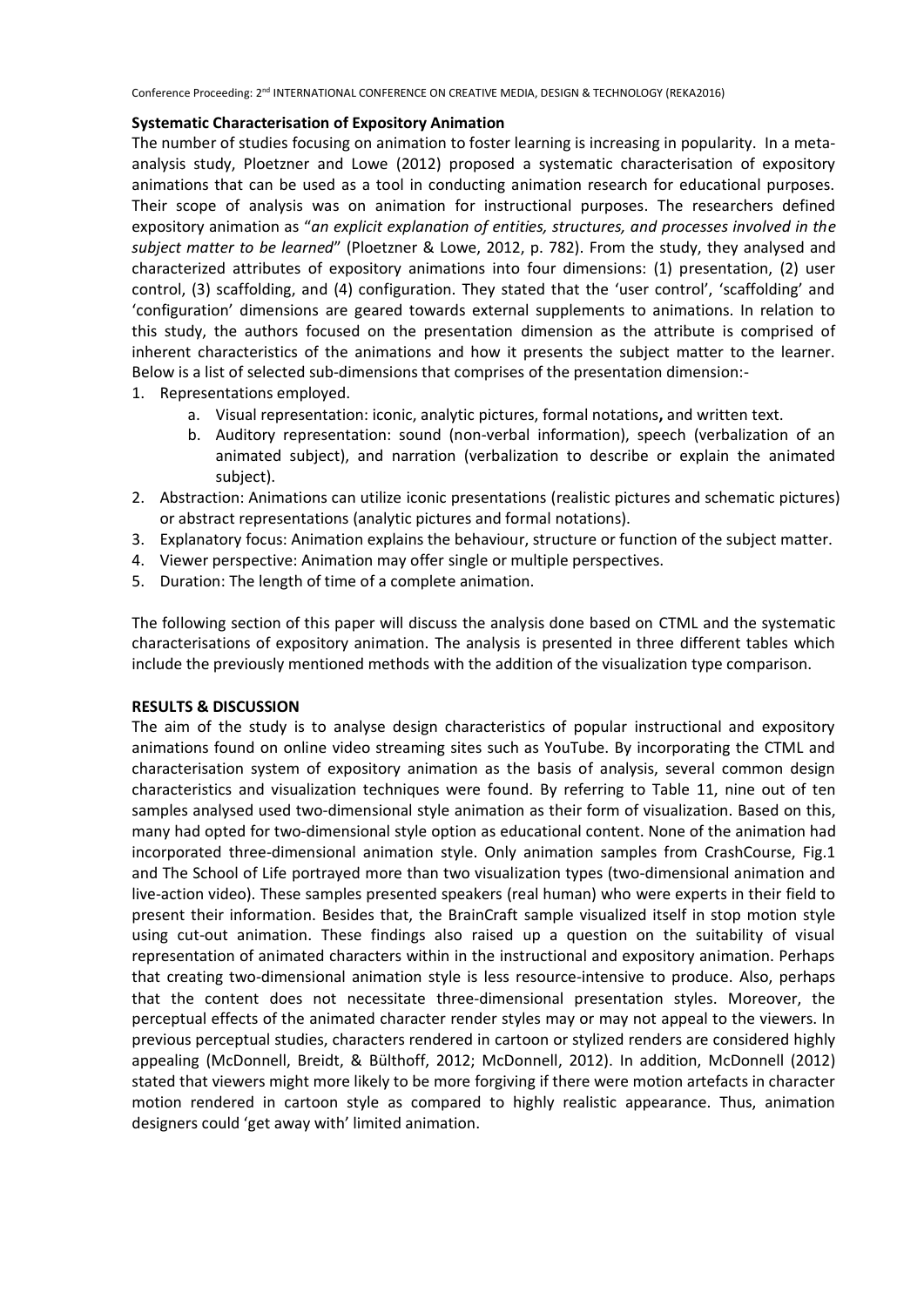|                     | $1001C$ $221$ $1000$ $1120$ $101$ $1$ $1000$ |     |    |    |    |    |    |                |           |    |    |
|---------------------|----------------------------------------------|-----|----|----|----|----|----|----------------|-----------|----|----|
|                     |                                              | TED | CC | KG | BC | EC | LN | F <sub>1</sub> | <b>SL</b> | WC | 8B |
| Visualization Types | 2D Animation                                 |     |    |    |    |    |    |                |           |    |    |
|                     | 3D Animation                                 |     |    |    |    |    |    |                |           |    |    |
|                     | Live-Action                                  |     |    |    |    |    |    |                |           |    |    |
|                     | <b>Stop Motion</b>                           |     |    |    |    |    |    |                |           |    |    |

Table 11: Visualization Types.

Table 12: Cognitive Theory of Multimedia Learning Content Analysis.

|                                         |                        | <b>TED</b> | CC | KG | ВC | EC | LN | F1 | <b>SL</b> | WC | 8B |
|-----------------------------------------|------------------------|------------|----|----|----|----|----|----|-----------|----|----|
|                                         | Coherence              |            |    |    |    |    |    |    |           |    |    |
|                                         | Signalling             |            |    |    |    |    |    |    |           |    |    |
|                                         | Redundancy             |            |    |    |    |    |    |    |           |    |    |
|                                         | Spatial<br>Contiguity  |            |    |    |    |    |    |    |           |    |    |
| Cognitive Theory of Multimedia Learning | Temporal<br>Contiguity |            |    |    |    |    |    |    |           |    |    |
|                                         | Modality               |            |    |    |    |    |    |    |           |    |    |
|                                         | Multimedia             |            |    |    |    |    |    |    |           |    |    |
|                                         | Personalization        |            |    |    |    |    |    |    |           |    |    |
|                                         | Voice                  |            |    |    |    |    |    |    |           |    |    |
|                                         | Image                  |            |    |    |    |    |    |    |           |    |    |

From the analysis in Table 12, it is evident that all the samples adhered to the principles in the Cognitive Theory of Multimedia Learning. Exceptions were on the Voice and Image principles. The Extra Credits sample employed a digitally modified voice for its main character. Despite using a digitally modified voice, the tone of the speaker in the animation was still amiable. Only the CrashCourse, Extra Credits, and the Fig. 1 samples incorporated photographic images in their videos.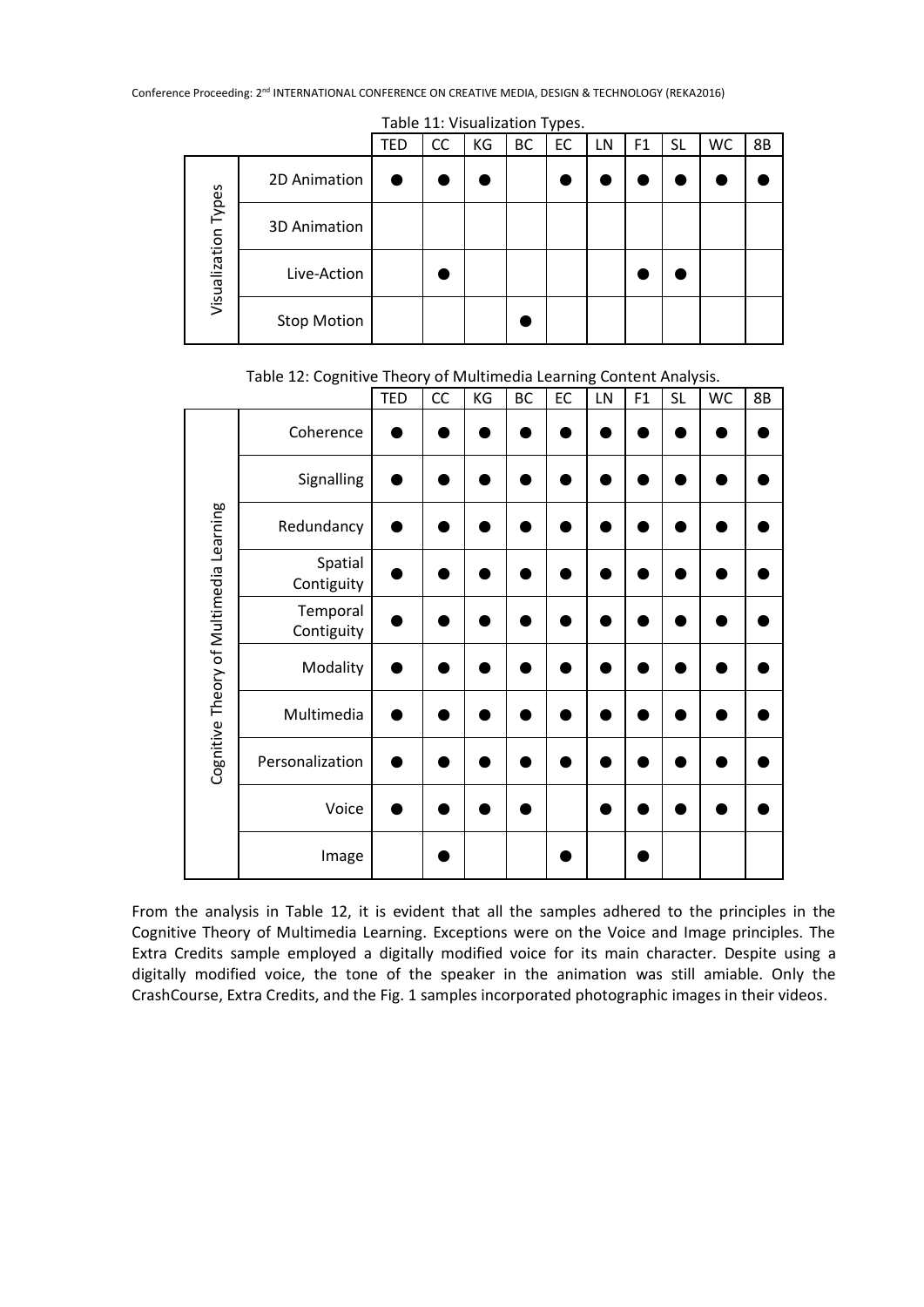|                            |                      | <b>TED</b> | CC    | KG   | BC   | EC   | LN   | F1   | <b>SL</b> | WC   | 8B   |
|----------------------------|----------------------|------------|-------|------|------|------|------|------|-----------|------|------|
| Visual Representation      | Iconic               |            |       |      |      |      |      |      |           |      |      |
|                            | Analytic<br>Pictures |            |       |      |      |      |      |      |           |      |      |
|                            | Formal<br>Notations  |            |       |      |      |      |      |      |           |      |      |
|                            | Written<br>Text      |            |       |      |      |      |      |      |           |      |      |
| Representation<br>Auditory | Sound                |            |       |      |      |      |      |      |           |      |      |
|                            | Speech               |            |       |      |      |      |      |      |           |      |      |
|                            | Narration            |            |       |      |      |      |      |      |           |      |      |
| Abstraction                | Iconic               |            |       |      |      |      |      |      |           |      |      |
|                            | Abstract             |            |       |      |      |      |      |      |           |      |      |
| Explanatory Focus          | Behaviour            |            |       |      |      |      |      |      |           |      |      |
|                            | Structure            |            |       |      |      |      |      |      |           |      |      |
|                            | Function             |            |       |      |      |      |      |      |           |      |      |
| Perspective<br>Viewer      | Single               |            |       |      |      |      |      |      |           |      |      |
|                            | Multiple             |            |       |      |      |      |      |      |           |      |      |
| Time                       | Duration             | 4:44       | 11:11 | 6:16 | 3:58 | 7:38 | 2:44 | 4:36 | 8:47      | 5:00 | 2:48 |

Table 13: Characteristics of Expository Animation Content Analysis.

By referring to Table 13, all samples utilized iconic visual representations to present their content. On the other hand, Life Noggin, The School of Life and Extra Credits samples also exhibited analytic pictures to present their information. Besides that, only the Kurz Gesagt and The School of Life samples contained formal notations in their visuals. In addition, a majority of the samples use written text as part of their visual presentations in their animation. These texts were either visualized in short or long sentences. Some texts were presented in familiar standard fonts and some are visually stylized. Unlike other samples that mainly used narration to communicate the information, CrashCourse, Fig. 1, and Extra Credits also used speech as their auditory representation. In addition, BrainCraft employed male and female voices to narrate its animation. This was due to the incorporation of a digital character or a real actor in the video. The use of sound as auditory representation was evident in most samples except for Extra Credits, Life Noggin and WatchWellCast. Almost all samples presented their information in iconic and abstract representation of the subject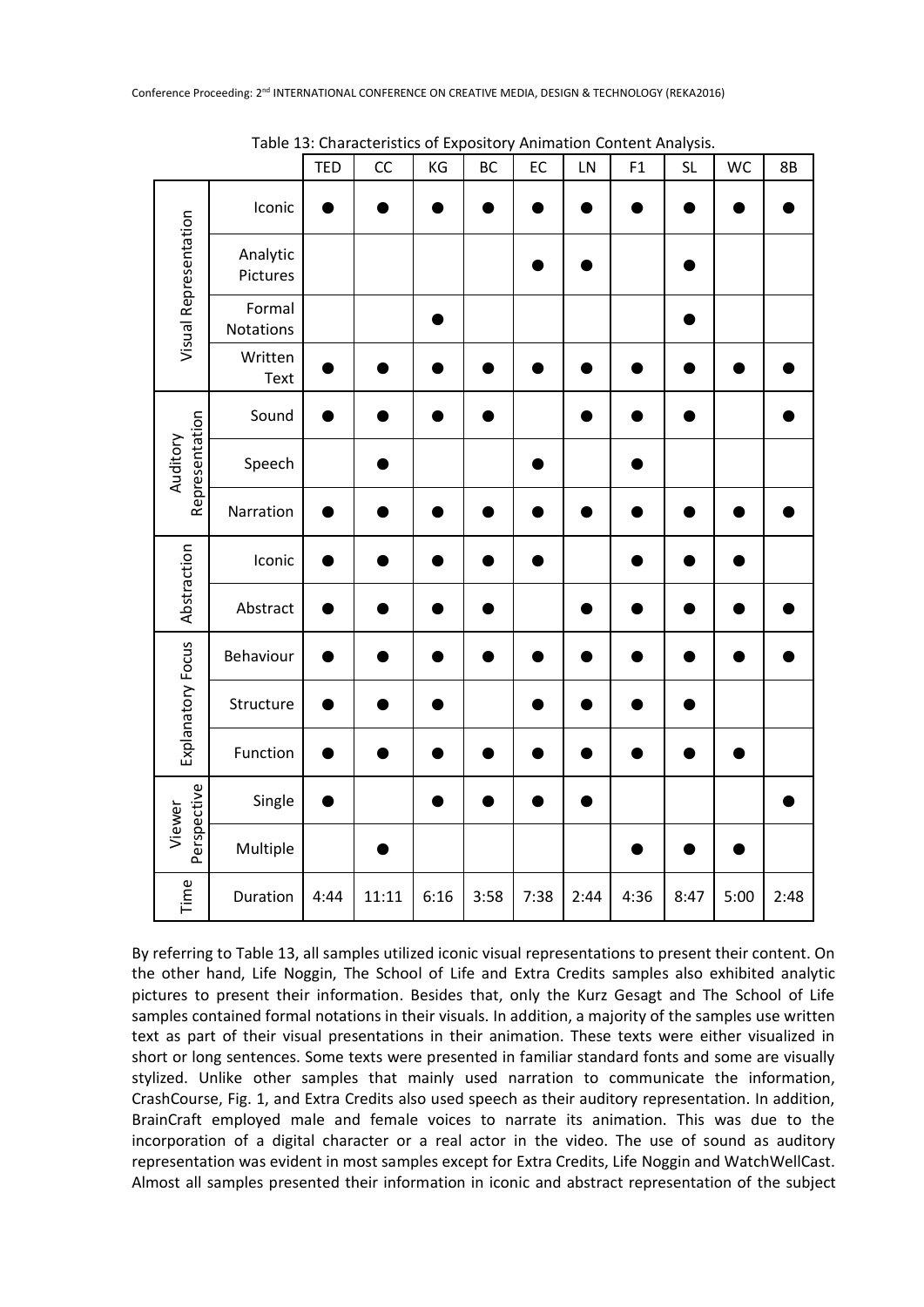matter. Almost all samples provided behavioural, structural (except BrainCraft, WatchWellCast and 8-Bit Philosophy samples) and functional (except for 8-Bit Philosophy sample) information of the subject matter in their content. While many samples only utilized a single user perspective throughout their animations, CrashCourse, Fig. 1, The School of Life and WatchWellCast samples applied multiple camera angles in visualizing its content. In regard to the animation length, most animation durations varied in the approximate range of 2 to 11 minutes. To reiterate, these samples used in the content analyses were selected and rated as the most popular video in their respective YouTube channel. Thus, these samples can be considered more successfully made (based on viewers point of view) as they have received high total number of likes and views, making these animations being the most popular animation in their respective channels. These findings showed that the instructional and expository animations under study have demonstrated good applications of the CTML principles. The application of CTML principles in designing of the instructional animation can prove to be useful. It is recommended to appropriately incorporate these principles when designing an instructional animation as they may be able to make the transfer of information more effective. Similarly, instructional animation designers have the liberty to decide how to portray the content of their animation. Options to consider are the type of visual representations, auditory representation, abstraction of information, explanation styles, and the camera angle or perspectives used to present the content. The duration of the instructional information can vary based on the amount of the content needed to be presented. For instructional animation purposes, most animations analysed are not more than 12 minutes long. Many of these samples were presented in two-dimensional animation styles. There could be several reasons to the popular use of the style. It could be that it is cheaper to produce. Having less animated details could also means fewer resources needed to produce the animations. As seen in the BrainCraft and Extra Credits samples, the animation details were quite limited. Nevertheless, they were still effective in explaining the information since they are the most popular videos of within their own channels. Despite that the two-dimensional visual representation style is more prevalent among all the samples studied, it is essential to take into consideration on the perceptual effect of the visual representation may have on viewers. For instance, how a character is rendered can affect how that character's personality is perceived (Zibrek & McDonnell, 2014). It is so because render styles used in representing a character may have an effect on viewing patterns and subjective opinions of the characters (Carter, Mahler, & Hodgins, 2013). Previously, McDonnell et al. (2012) conducted a study investigating the effect of typical render styles used in computer graphics productions on the perception of animated virtual humans. Explicit and implicit psychophysical experiments were conducted to measure perception over several types of render styles. They found out that the digital characters presented in highly realistic and highly abstract styles were deemed attractive in either still or moving actions. Conversely, they also found that digital cartoon characters were considered highly appealing and more pleasant than more realistic looking digital characters. Also, cartoon characters were rated as friendlier than its more realistic counterpart. Thus, they suggested that the use of cartoon style characters may be more suitable for several virtual interactions. Nevertheless, they also cautioned that not all cartoon characters are considered appealing. They posited that it might have been due to the lack of familiarity of the rendering style (McDonnell et al., 2012). Hence, as an example in the past, due to the presumably Uncanny Valley effect, video game developers chose stylized rendering over realistic render of character in order to avoid negative reactions for their target audiences (Thompson, 2004). However, as a whole, studying the characteristics of the whole animation just by using CTML and the characterisation system tables can seem partially cover the whole story. Aside from the visual analysis, the authors also observed some distinctive characteristics and pattern of instructional design from the analysed samples. Other characteristics not proposed by Ploetzner and Lowe (2012)'s characterisation system such as the application of background music, the integration of humour, pacing, and artful use of editing with visual effects were noted during the analyses. Another external factor such as the promotion of such animations also aid in increasing the total number of likes and views for the particular videos. Nevertheless, YouTube does aid in promoting good quality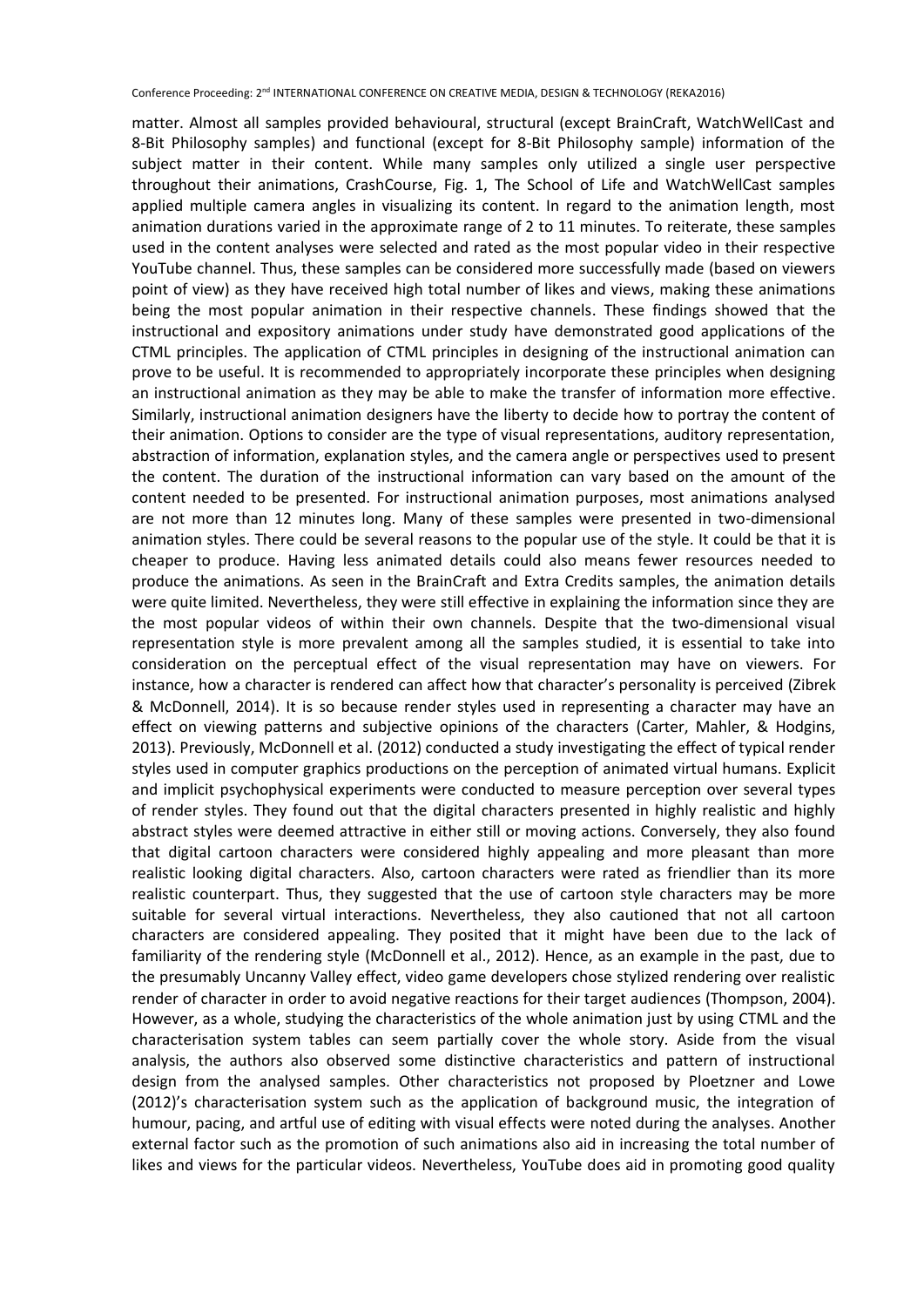videos based on the number of likes given by the viewers. Therefore, high quality videos in terms of content will likely have higher chance to be promoted or recommended by YouTube to potential viewers based on its own search and recommendation algorithm.

#### **Limitations and Future Studies**

For this explorative study, the content analysis of samples was based solely on the authors' interpretation and analysis. Future work can include additional researchers' interpretation and analysis to cross check on the consistency of the analysis. In addition, more instructional and expository animation samples from various established digital content creators that are available to the public can also be analysed. As for this study, samples are selected based on several criteria which are the number of views and likes given by the YouTube users, and the YouTube's current algorithm that ranks the most popular videos in each of the respective educational video channels. Future studies can improve this sample selection method by testing the effectiveness of each video in imparting the information to learners. Besides that, further study can also be done by conducting an experimental study to evaluate the effectiveness of the animation in imparting information in a form of recall and retention test. As the analysis and review of the animations were focusing on instructional and expository animation, the findings may not be applicable to animations that focus on learning via storytelling. Thus, future studies can also touch on the utilization of animated storytelling for learning as this approach requires a more subtle transfer of information. Additionally, the characterisation system of expository animation proposed by Ploetzner and Lowe (2012) can be enhanced to capture more characteristics of successful instructional animation in video format. Another domain of instructional animations that are not included in this study is on procedural learning. It involves the use of instructional animations for psychomotor learning that has may have potential not only in demonstrative video but also in virtual reality (Lucas & Abdul Rahim, 2015). Thus, a study on design characteristics of instructional animation for psychomotor learning can also be look into. Furthermore, other factors such as target audience's preferences in various animation styles may need further investigation when creating educational animation in order to gain and maintain their attention and interest. This can also include a study on the learning strategies used by learners when learning with instructional animations.

#### **CONCLUSION**

Creating animation for educational purpose is not solely a creative process. Instructional animation design is not meant for decorative purposes only; it is designed to foster learning too. A well-thought design consideration from multiple aspects is needed to make the animation suitable for learning. By determining these characteristics of instructional animation, one can improve quality of content and instruction of the animation to be used for teaching and learning aid. In return, meaningful learning can be achieved with the facilitation of effective instructional animation. Instructional animation can also play a role in experiential learning. For instance, instructional animation can be a substitute for delivering content that is not easily available to live-action video. For example, by using an animated simulation, learners can visualize or create a mental model of the information based on the animation. By understanding these design characteristics and visual representations, educators and instructional animation content designers can creatively design visual elements in animation for learning more efficiently and effectively. These findings can also guide educators who are interested to create their own simple animations to be used in their lessons. Online video content creators may find these design characteristics and visual representations useful when designing their video for public viewing. Besides that, education-domain researchers and animation content developers in can use these findings to study applications of animation as an educational medium further.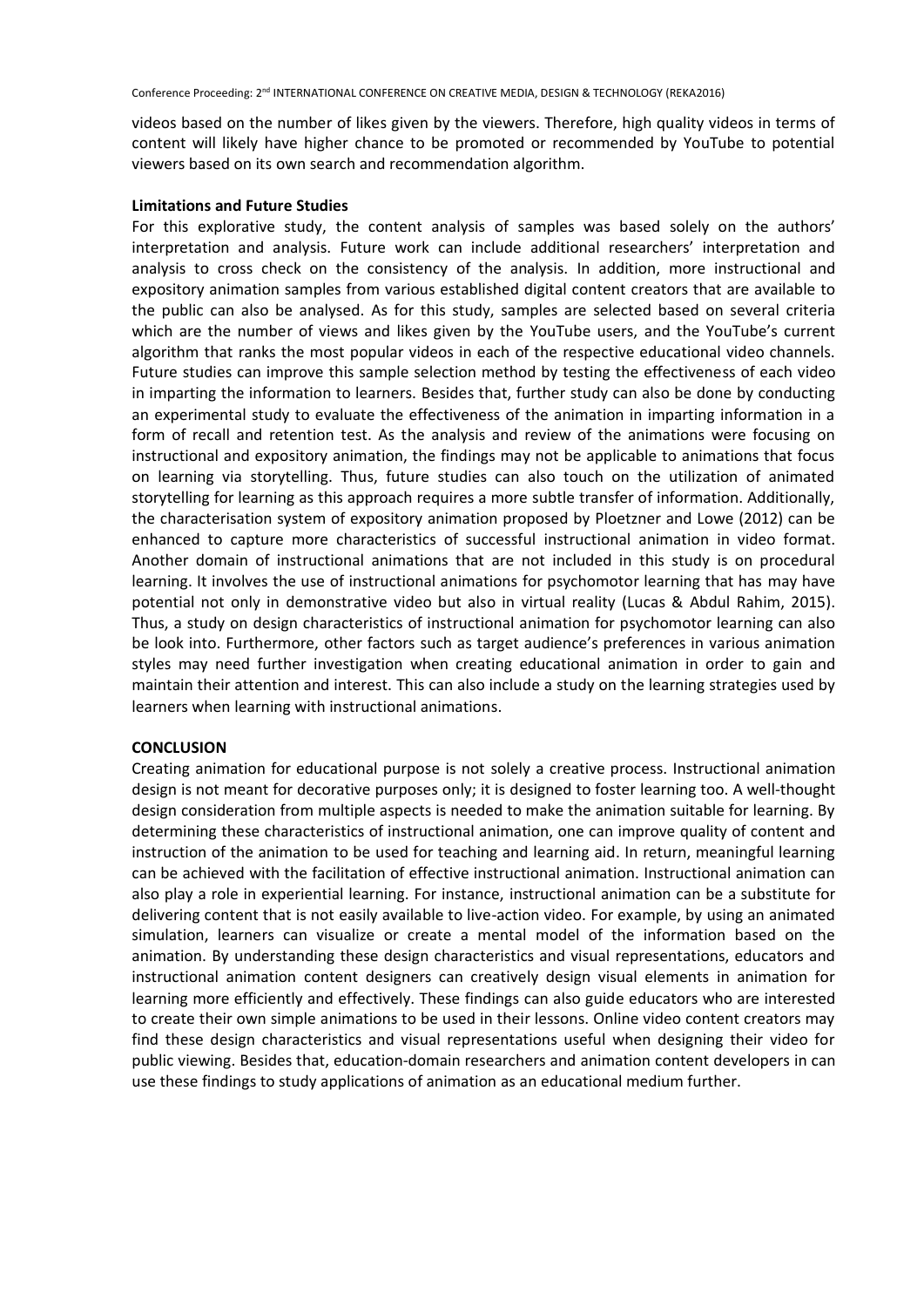#### **REFERENCES**

- Ainsworth, S., & Van Labeke, N. (2004). Multiple forms of dynamic representation. *Learning and Instruction*, *14*(3), 241–255. doi:10.1016/j.learninstruc.2004.06.002
- Arguel, A., & Jamet, E. (2009). Using video and static pictures to improve learning of procedural contents. *Computers in Human Behavior*, *25*(2), 354–359. doi:10.1016/j.chb.2008.12.014
- BrainCraft. (2014). Amazing effects of sleep (and lack of it) [Video file]. *YouTube*. Retrieved June 30, 2016, from https://www.youtube.com/watch?v=ZPpvS9wDOcA
- Brouwer, B. (2014). Discovery, TestTube launch animated educational series "Life Noggin." *Tubefiller*. Retrieved August 13, 2015, from http://www.tubefilter.com/2014/08/27/discovery-testtubelife-noggin/
- Brucker, B., Scheiter, K., & Gerjets, P. (2014). Learning with dynamic and static visualizations: Realistic details only benefit learners with high visuospatial abilities. *Computers in Human Behavior*, *36*(2014), 330–339. doi:10.1016/j.chb.2014.03.077
- Carter, E. J., Mahler, M., & Hodgins, J. K. (2013). Unpleasantness of animated characters corresponds to increased viewer attention to faces. In *Proceedings of the ACM Symposium on Applied Perception* (pp. 35–40). doi:10.1145/2492494.2502059
- Cramer, T. (2011). The makeup chair. *EContent*. Retrieved from http://www.econtentmag.com/Articles/Column/T.0/The-Makeup-Chair-Strategic-Video-at-Work-79114.htm
- CrashCourse. (2012). The agricultural revolution: CrashCourse World History #1 [Video file]. *YouTube*. Retrieved June 30, 2016, from https://www.youtube.com/watch?v=Yocja\_N5s1I
- Croft, H., Rasiah, R., Cooper, J., & Nesbitt, K. (2014). Comparing animation with video for teaching communication skills. In *Proceedings of the 2014 Conference on Interactive Entertainment - IE2014* (pp. 1–10). New York, New York, USA: ACM Press. doi:10.1145/2677758.2677777
- Extra Credits. (2015). Propaganda games: Sesame Credit The true danger of gamification [Video file]. *YouTube*. Retrieved June 30, 2016, from https://www.youtube.com/watch?v=lHcTKWiZ8sI
- Fig. 1 by University of California. (2014). We are built to be kind [Video file]. *YouTube*. Retrieved June 30, 2016, from https://www.youtube.com/watch?v=SsWs6bf7tvI
- Hegarty, M., Kriz, S., & Cate, C. (2003). The roles of mental animations and external animations in understanding mechanical systems. *Cognition and Instruction*, *21*(4), 325–360. Retrieved from http://www.scopus.com/inward/record.url?eid=2-s2.0-1042268287&partnerID=tZOtx3y1
- Holland, A., Smith, F., McCrossan, G., Adamson, E., Watt, S., & Penny, K. (2013). Online video in clinical skills education of oral medication administration for undergraduate student nurses: A mixed methods, prospective cohort study. *Nurse Education Today*, *33*(6), 663–670. doi:10.1016/j.nedt.2012.01.006
- Hoyek, N., Collet, C., Rienzo, F. Di, Almeida, M. De, & Guillot, A. (2014). Effectiveness of threedimensional digital animation in teaching human anatomy in an authentic classroom context. *Anatomical Sciences Education*, *1*(1982), 1–8. doi:10.1002/ase.1446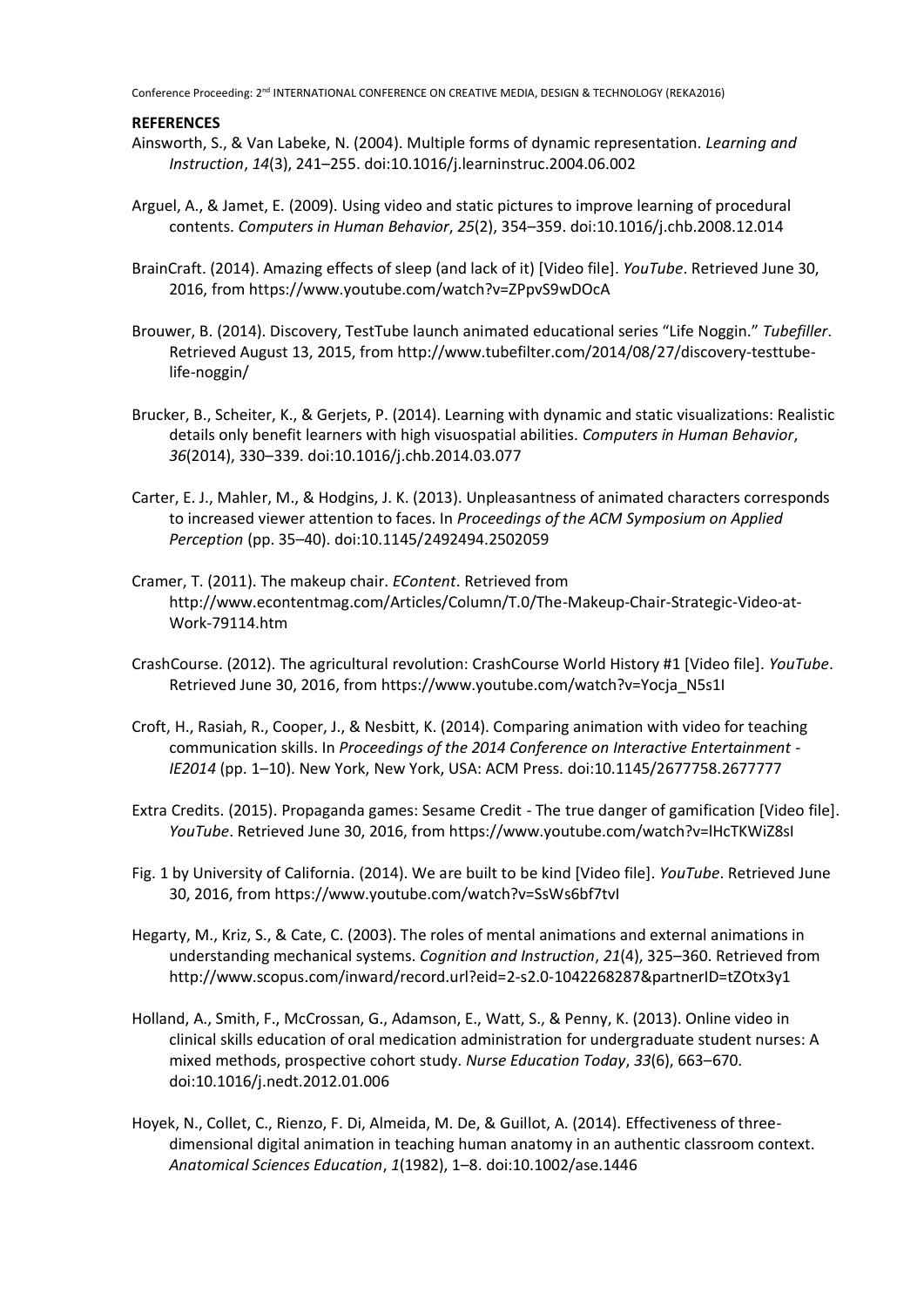- Kay, R. H. (2014). Developing a framework for creating effective instructional video podcasts. *International Journal of Emerging Technologies in Learning*, *9*(1), 22. doi:10.3991/ijet.v9i1.3335
- Kurzgesagt In a Nutshell. (2015). The European refugee crisis and Syria explained [Video file]. *YouTube*. Retrieved June 30, 2016, from https://www.youtube.com/watch?v=RvOnXh3NN9w
- Life Noggin. (2015). What if the earth were twice as big? [Video file]. *YouTube*. Retrieved June 30, 2016, from https://www.youtube.com/watch?v=1bVfzBD-40E
- Lowe, R. K. (2003). Animation and learning: Selective processing of information in dynamic graphics. *Learning and Instruction*, *13*(2), 157–176. doi:10.1016/S0959-4752(02)00018-X
- Lucas, T., & Abdul Rahim, R. (2015). Designing instructional animation for psychomotor learning A conceptual framework. In *Proceedings of the 7th International Conference on Computer Supported Education* (pp. 313–318). Lisbon: SCITEPRESS. doi:10.5220/0005477303130318
- *Malaysia Education Blueprint 2015-2025 (Higher Education)*. (2015). Putrajaya. Retrieved from http://www.moe.gov.my/cms/upload\_files/files/3\_ Malaysia Education Blueprint 2015-2025 (Higher Education).pdf
- Mayer, R. (2009). *Multimedia Learning* (2nd ed.). New York, NY: Cambridge University Press.
- McDonnell, R. (2012). Appealing virtual humans. In *Motion in games SE - 10* (Vol. 7660, pp. 102–111). doi:10.1007/978-3-642-34710-8\_10
- McDonnell, R., Breidt, M., & Bülthoff, H. H. (2012). Render me real? Investigating the effect of render style on the perception of animated virtual humans. *ACM Transactions on Graphics*, *31*(4), 1–11. doi:10.1145/2185520.2185587
- Moore, K. (2011). 71% of online adults now use video-sharing sites. *PewResearch*. Retrieved from http://www.pewinternet.org/2011/07/26/71-of-online-adults-now-use-video-sharing-sites/
- Ploetzner, R., & Lowe, R. (2012). A systematic characterisation of expository animations. *Computers in Human Behavior*, *28*(3), 781–794. doi:10.1016/j.chb.2011.12.001
- Seidel, T., Blomberg, G., & Renkl, A. (2013). Instructional strategies for using video in teacher education. *Teaching and Teacher Education*, *34*, 56–65. doi:10.1016/j.tate.2013.03.004
- Smith, D., McLaughlin, T., & Brown, I. (2012). 3-D computer animation vs. live-action video: Differences in viewers' response to instructional vignettes. *Contemporary Issues in Technology and Teacher Education*, *12*, 41–54.
- TED-Ed. (2014). How playing an instrument benefits your brain Anita Collins [Video file]. *YouTube*. Retrieved June 30, 2016, from https://www.youtube.com/watch?v=R0JKCYZ8hng
- The School of Life. (2014). Why some countries are poor and others rich [Video file]. *YouTube*. Retrieved June 30, 2016, from https://www.youtube.com/watch?v=9-4V3HR696k
- Thompson, C. (2004). The undead zone: Why realistic graphics make human look creepy. *Slate*. Retrieved March 8, 2015, from http://www.slate.com/articles/technology/gaming/2004/06/the\_undead\_zone.html